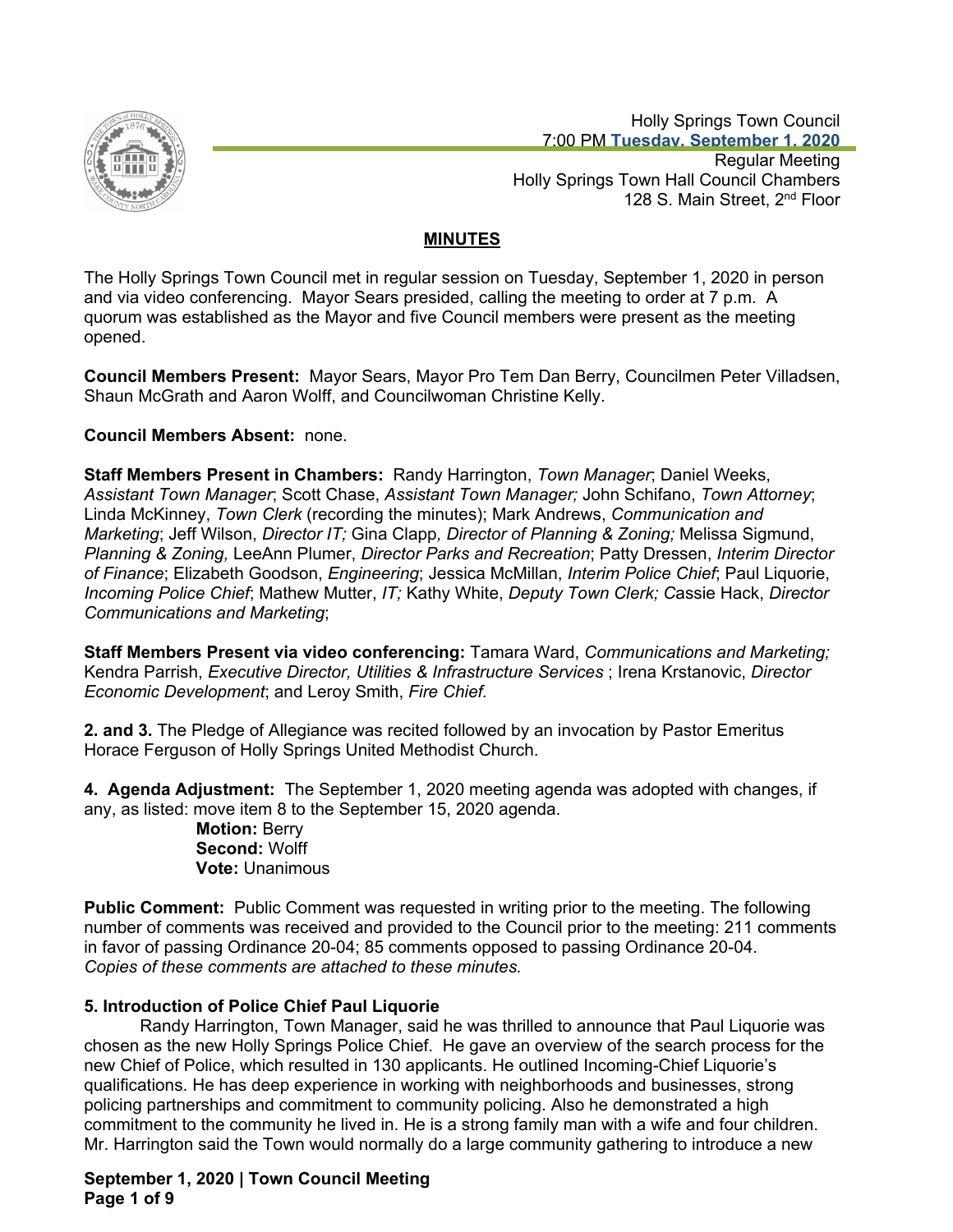Chief, which we cannot do with COVID restrictions, but he will be introduced to the community in the ways we can. He invited Mr. Liquorie to speak to the Council.

Paul Liquorie thanked the Mayor and Council. He spoke about how well-run the search process was, and how attracted to the community of Holly Springs he was, and felt his family could be happy here. He said he wants to work hard to reach out to all parts of the community, being transparent and inclusive. He is excited about working with the Officers and Command Staff of the HSPD.

The Mayor welcomed him and said he was joining the best Police Department in NC.

Randy Harrington recognized interim chief Jessica McMillan for the work she has done this summer. He also thanked Erika Phillips, HR Director, and Daniel Weeks, Assistant Town Manager, for their work in the search process.

## **6. Public Hearing: Annexation A20-04 Cass Holt Road Town Park Property**

 Melissa Sigmund, Planning and Zoning, said this annexation was for land recently purchased by the Town of Holly Springs for a park. Staff has requested feedback from all departments and there were no issues with this annexation. The property meets all statutory requirements for annexation. Annexation is being requested at this time in order to have Holly Springs Police be the service provider to the parcel instead of the Wake County Sheriff's Office to better address public safety response.

Mayor Sears opened the public hearing and the following input was received: none.

Mayor Sears closed the public hearing.

**Action:** Motion to adopt Annexation Ordinance A20-04, annexing 55.0 +/- acres, PIN #0648239301 and #0648333740, owned by the Town of Holly Springs.

**Motion by:** McGrath **Second by:** Kelly **Vote:** Unanimous

#### **Consent Agenda**

The Council passed a motion to approve all items on the Consent Agenda, with the exception of Item 8, which was moved to the September 15, 2020 agenda. The motion carried following a motion by MPT Berry, a second by Councilman McGrath and a unanimous vote. The following actions were affected:

7. Minutes – The Council approved minutes of the Council Business meeting held August 18, 2020.

## **UNFINISHED BUSINESS**

#### **9. Ordinance 20-04**

John Schifano, Town Attorney, said that at the August 18, 2020 meeting Council tabled the consideration of this Ordinance to allow staff to make amendments. The changes to the draft of Ordinance 20-04 eliminate "greenways" as regulated spaces for open carry of weapons, and specifically lists Town facilities to which the Ordinance applies. It would prohibit the open carry of weapons in any Town building (Town Hall, Public Works facility, Police Station, Fire Stations, etc). It would also apply to listed Town parks, recreational facilities, athletic facilities, playgrounds or any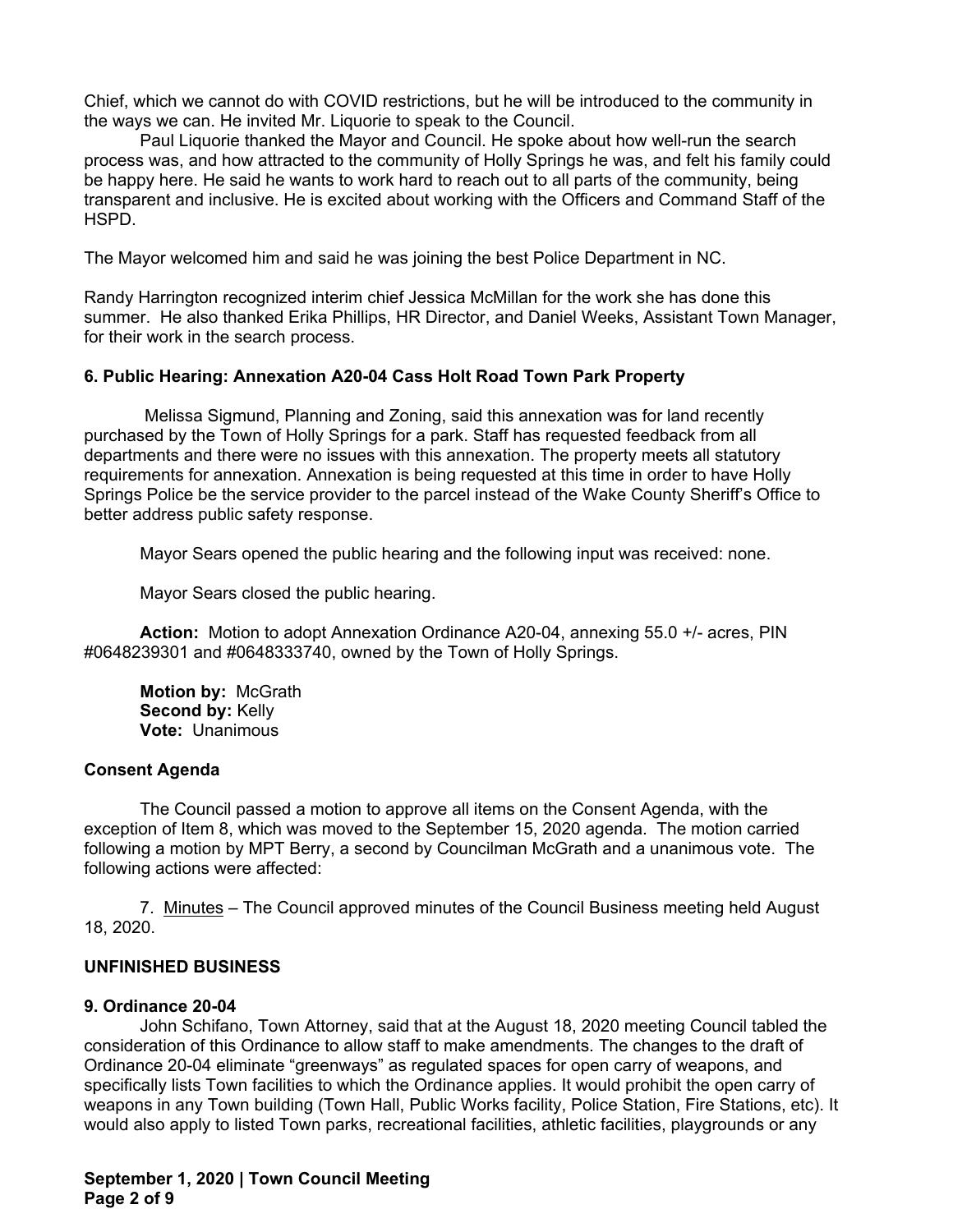athletic field. It does not include a prohibition against lawful concealed carry of handguns by persons permitted under N.C.G.S. 14-415.11.

Mayor Sears said that he received an outpouring of emails on this subject and thanked everyone for participating.

Councilman Wolff said that there was a lot of discussion during the workshop during which it became clear that there was a distinction in how Council was discussing open carry and concealed carry. During the last meeting Council discussed the difficulties in enforcing a concealed carry ban on Town owned property. Those difficulties do not apply to open carry. This Ordinance does not stop people from defending themselves. It stops intimidation. There are many instances nearby that involve people carrying weapons openly with the intent of intimidation. A couple of months ago we had armed protestors who didn't want to wear masks showing up at our Legislature, open carrying in Raleigh, and carrying a rocket-launcher into a downtown Subway. There is no need for that and there is no need for that on Town property. He said he had heard from many people in town who do not feel comfortable with open carry being allowed near their kids, in Town parks and facilities. Recently armed protestors have completely shut down legislatures in Michigan and Idaho. We are being proactive and practical here. The proposed Ordinance would not taking away anyone's rights, it would remove the threat of intimidation.

Councilman Villadsen said that he appreciates all the feedback Council has received. Many of the arguments on both sides were well thought out and compelling. But in the end, the common thread is that people need to feel safe. This is not a Second Amendment restriction. There seems to be some confusion about this, based on the emails I received. Holly Springs' residents can continue to purchase guns. This is also not exactly about safety. Holly Springs has been one of the safest towns in NC. For him this is about a healthy and comfortable workplace for our employees. Many of us work in an office or building that does not allow weapons. He did not think it is right for Town employees who interact with the public to not have the same work environment. They should not have to deal with strangers carrying weapons. People in parks should not have to deal with the intimidation and distraction of people openly carrying a gun. For many it would diminish their experience, to the detriment of the Town. Finally, the Parks and Recreation Advisory Committee unanimously recommended this Ordinance. They are a nine-member nonpartisan citizen committee, appointed by Council. The Committee serves as a liaison between the Town and the citizens. If an individual has a legitimate need to protect themselves, they can get a concealed carry permit and legally carry a gun. But in light of the pandemic and the delays in getting permits, he asked that the effective date of the ordinance, if passed, be delayed six months to allow people time to get a concealed carry permit.

MPT Berry said that topics like this take the joy away from serving on Council. He is convinced that this is a non-issue and it feels like political theater. There is no middle ground on this issue. He is disappointed that Council is even discussing this, but he was elected to make tough decisions. He feels that the Parks and Recreation Advisory Committee asked that Council investigate an Ordinance. Council has done that for four months now. He thinks this Ordinance has grown in scope and is too broad. He thinks it is impossible to say what constitutes a greenway and what constitutes a park. He supports the Constitution, including the right to protest and the right to bear arms. He has concerns about the signage element. And he would like to defer the effective date of the Ordinance if it passes.

Councilwoman Kelly said she had done a lot of research and had many discussions with residents. She agrees with MPT Berry that it is a difficult subject. But she believes she is supporting the Constitution and not taking any rights away by supporting this Ordinance. What Council is considering is listening to the Parks and Recreation Advisory Committee and Town staff who feel intimidated by open carry. Since the last meeting she has had many people contact her, perhaps because she is the lone woman on Council, and also because she has lived here a long time. When

### **September 1, 2020 | Town Council Meeting Page 3 of 9**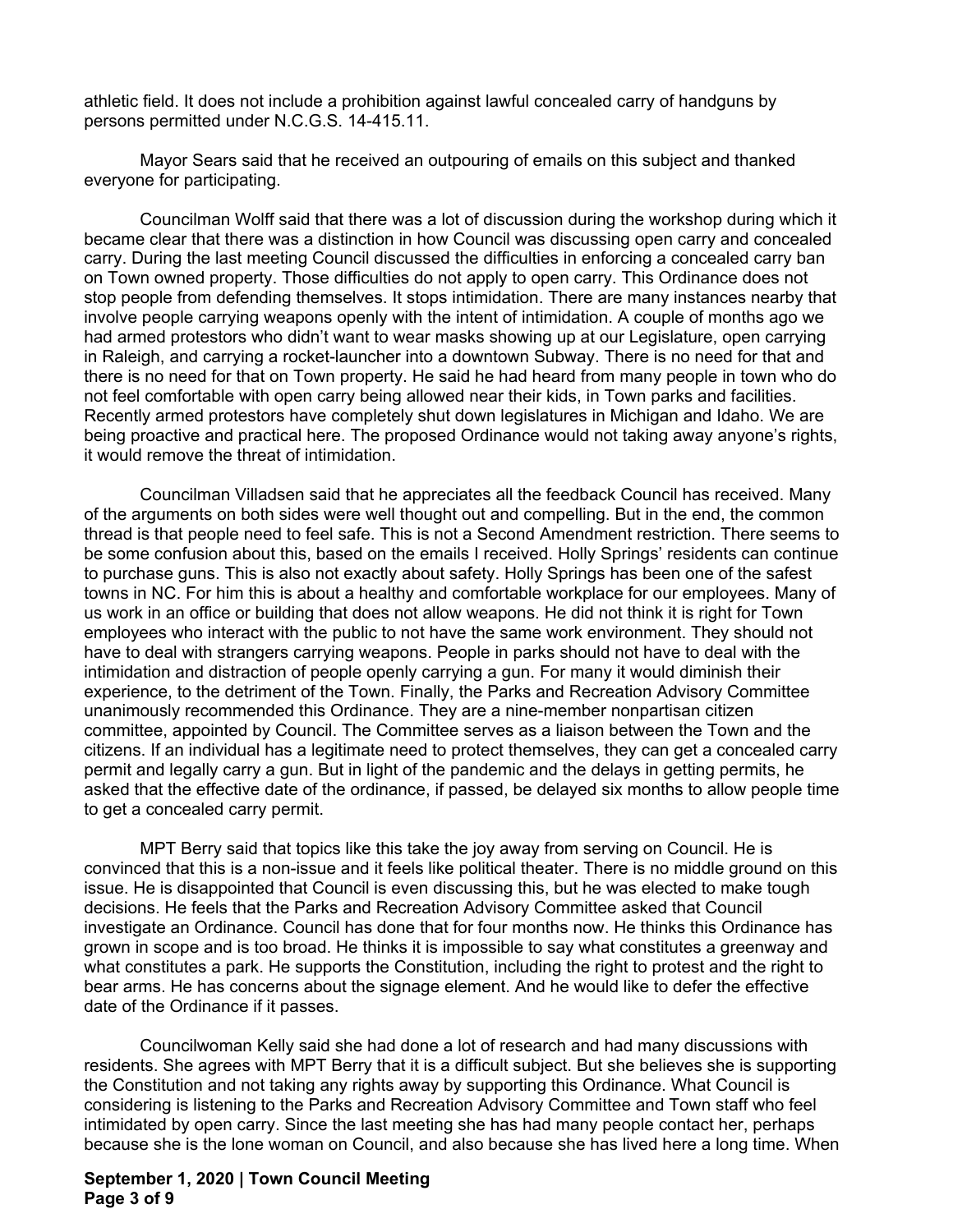she first moved to Holly Springs the Town was 95% black. Now the percentage is around 11-12%, but those people are still here. Some of them feel that it is not as safe for them as it is for others. They asked her to support this Ordinance. She saw it as an opportunity to talk to people that hadn't reached out before. She appreciated all the comments from both sides, and felt she learned a lot along the way. She said it is Council's job to listen to all sides. She didn't tally the emails, but she did read them all. Her decision is based on the Parks and Recreation Advisory Committee's recommendation, the employees, and residents, and she supports this.

Councilman McGrath said we are back to where we started with a comment on safety. We are all charged with making this a very safe place to live and work. We still have not gotten to the basic question about why this was raised. What was the specific incident? He said this wasn't brought to Council through proper channels. He asked what changed in our Town to drive this as an issue of safety. If there is an overwhelming safety issue he would be the first to say that something needs to be done, but he has not heard that evidence. Holly Springs Law Enforcement said that this will not change the safety of our community. Pieces of paper aren't going to make our community more safe. He said he has no evidence that it will make us more safe, but he thinks it will add to confusion. He said he appreciated all the emails, but stopped counting. There is a lot of misunderstanding out there. NC has the background checks right for concealed carry. To get a permit to open carry also requires a background check, which are currently being delayed by the Wake County Sheriff's office. He said he called the number on their web page for concealed carry applications this morning, and did not get an answer or a voice mail. He agrees with the idea of delaying any action until the Wake County Sheriff's office can process concealed carry and open carry permits in a reasonable time frame. There is already legislation to prohibit people from brandishing a weapon. Right now residents are not able to get the training they need because the weapons training center is closed and has not been reopened. He said there was rioting going on in Raleigh. He can understand why people are fearful and want guns. He said he understands both sides. He asked if anyone in the room was carrying a weapon other than law enforcement. He said no one would come to a Council meeting armed because we are a law abiding society. He says most people aren't going to do it, so we don't need an Ordinance to prevent it. He finds it confusing because people can't even understand the Governor's mask order, so how would they understand this. He has not changed his position since June.

Councilman Wolff said that when the Sheriff made the decision to close the firearms training center, he thought it was a bad decision. If we're going to have people with guns they should be well trained. It is closed, but that is not because of the Sheriff. Now the center is owned by the County and under new management, and is closed due to COVID. He heard from many people who told him they had seen people open carrying at soccer games. It has happened, and it does make people uncomfortable. He feels safer having LEO carrying in the Chamber, but not someone he doesn't know. He has heard from many residents telling him they would feel safer. A WRAL investigative report from August shows the backlog to receive a permit is 5 weeks, not 6 months. There is a big delta there. He is comfortable delaying the Ordinance until the citizens can be educated, staff can create signs, and people can get used to them. We don't need to have this go into effect tomorrow, but six months seems too long given the current delay.

He said that at the last meeting he asked our Town Attorney if this Ordinance made him worry about litigation, or think it was unlawful, and he said unequivocally no. People say we're bringing up other towns because we feel a need to copy. That is not the case. He said he brought up the other towns to show that it can be done, and that a lawsuit is a frivolous threat. They would have to sue multiple municipalities. He said he trusts staff to educate the community and he trusts Holly Springs PD to educate first and to use their discretion in filing charges. People might not be paying attention to every Council meeting, and so giving them time to come to an understanding is fine. Our citizens are more than capable of understanding what they can and can't do, and our staff is more than capable of educating the public and crafting clear signs.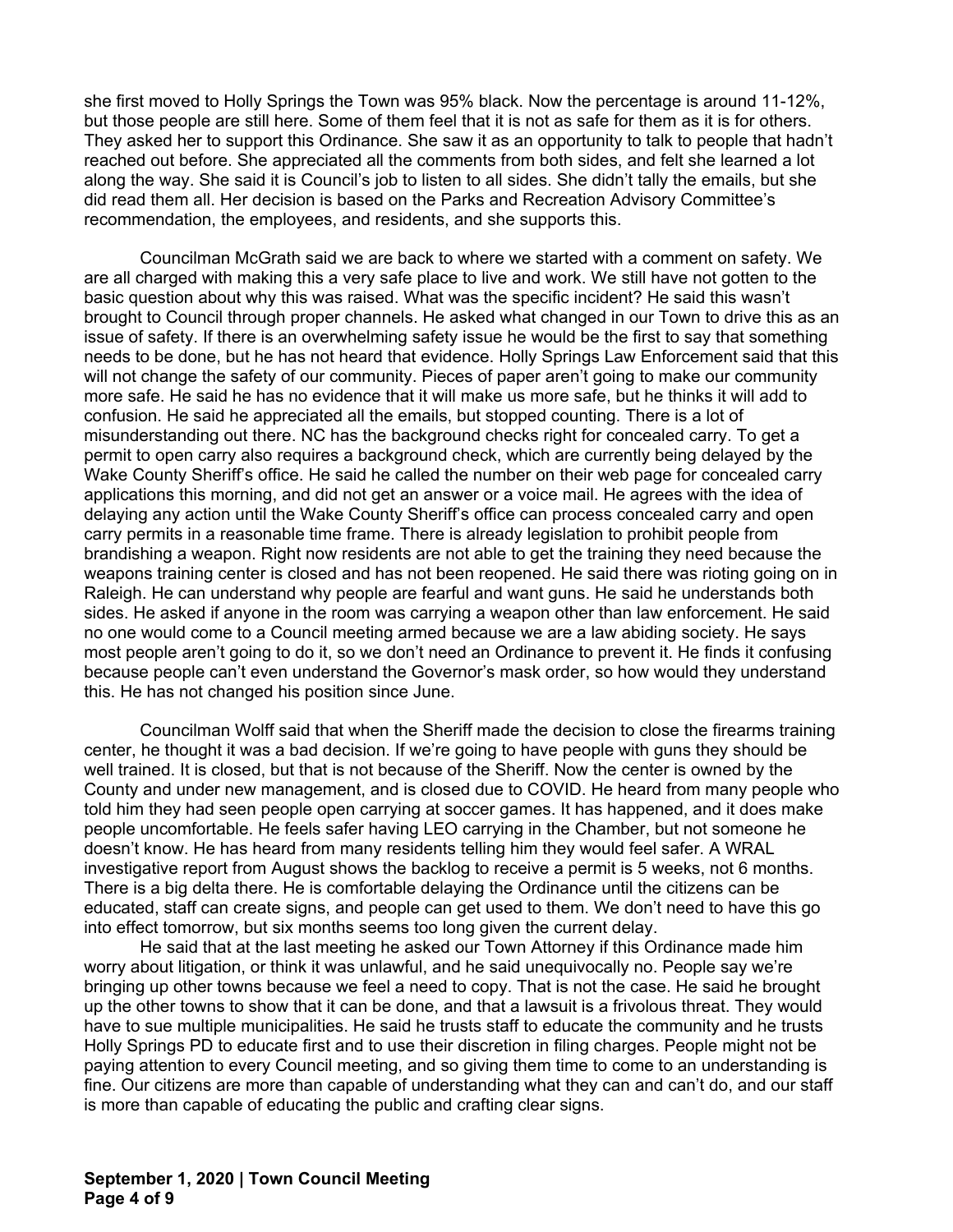Mayor Sears asked if there was a desire to postpone making a decision on the Ordinance at this time. Councilman Wolff asked Town Manager Randy Harrington what can be expected as turnaround to get signs drafted, created, and in place. Mr. Harrington said staff was already working to revise and update all park signage, and the timeframe is 2-3 months. Councilman Wolff said he was comfortable moving forward with a 3 month delay in implementation or 2 weeks after the signs go up.

Councilman Villadsen said the 6 month request was from a resident who is going through the permitting process. He wants to stick with 6 months. That will give people time to get their permits if they want them.

Councilman McGrath said the 5 week delay is in getting an application appointment. But the entire process takes 6 months. He said he is not concerned about litigation. But it comes down to safety, and he still believes that this Ordinance is too broad. Look at Womble Park, Bass Lake Park, when you talk about facilities other than Town Hall, he doesn't think people can understand. Fixed buildings are easy to understand. But when you talk about the parks, some of these parks are just as threat prone in the hours of unscheduled time. If there was a scheduled event, it is unsavory to carry your weapon. He can't support it the way it is written right now. He thinks things that are not well defined make the Town less safe. He is against voting on this Ordinance as it is written tonight. In his mind if the field is not a scheduled event, it is just like a greenway.

Councilman Wolff said he doesn't think that it would be less confusing to make it subject to certain times.

Councilman McGrath said that if it's a scheduled event you put the onus on the person scheduling to put temporary signage up during the event. You put less of the onus on our staff, and less dollars on changing signage if we use temporary signage.

Councilman Wolff said that pragmatically it doesn't make sense to him. We are a unique Town in many ways, which is why we get such wonderful candidates such as our new Chief. But we are not unique in having greenways that run through parks. This Ordinance is drafted in a way that is consistent with many municipalities that have similar parks and do not have any of the problems or confusion his colleague is describing. He is willing to put a 6 month delay on the implementation of the Ordinance, to give staff time to draft signs and educate the public.

Councilwoman Kelly asked Mr. Harrington if Council moves to delay 6 months, what that means for the sign rewrite. Would it delay all the signs for six months?

Mr. Harrington said staff would leave the current signs up and wait to put the new signs up in six months, unless Council directed otherwise. The interest in new signage was providing updates that the Council made earlier.

MPT Berry said to address the permitting issue, the delay is what is it is, and it is not just concealed carry permits. You have to have a pistol purchase permit to buy a handgun. You can buy a rifle or a shotgun. But the handgun permit is also delayed. He did not think in the next 2 months the permit requests are going to go down. Six months might allow the Sheriff to get caught up. A few numbers that were not mentioned, the signage has a cost of \$2,000 which was not budgeted. Parks and Recreation revenues are 1/3 of what they were last year. There are a lot of priorities that have been "parked" due to COVID, and now Council is talking about pushing them back for something that wasn't budgeted for. He thinks the signage is a concern. Maybe there is enough time to educate the public. But he does not support the Ordinance as written today.

Councilman Wolff said that property tax revenue is trending ahead. Half a million more. The Town can handle \$1,000 to \$2,000 for signs. He offered to pay it out of his own pocket, if that would make a difference.

There was further discussion about the cost of signage, the fact that the signs were already going to be replaced, and that decals would be placed on doors and windows.

Mayor Sears suggested Council could discuss this further at an October workshop if this was not the Ordinance they wanted to vote on. Council indicated that they were ready to vote with the six month delay in implementation.

**September 1, 2020 | Town Council Meeting Page 5 of 9**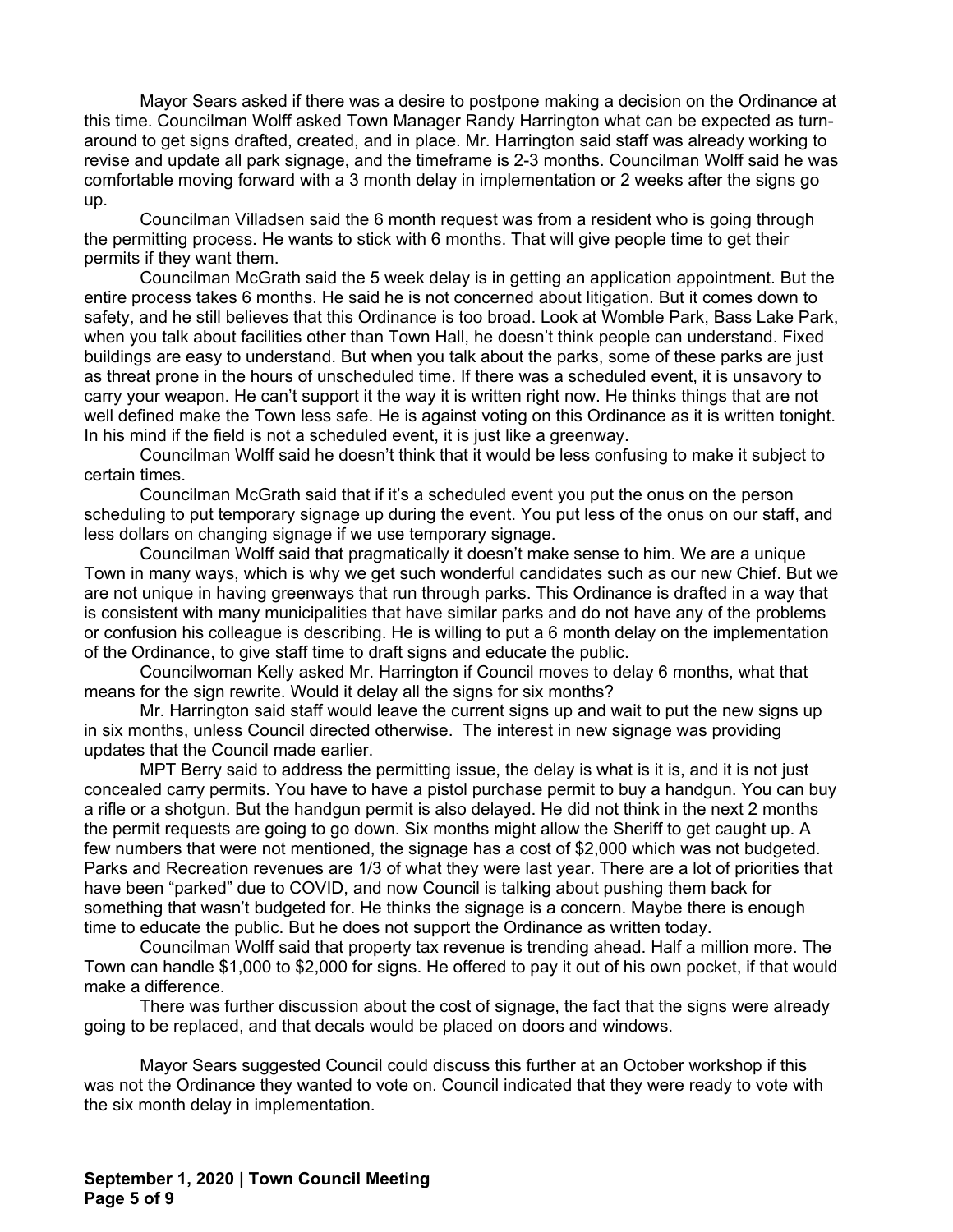**Action:** Motion to adopt Ordinance 20-04, amending Chapter 12 of the Town Code to create Sections 12-353 & 12-354 regulating weapons on Town property, with the amendment that the implementation be six months from now.

**Motion by:** Wolff **Second by:** Kelly **Vote: Aye:** Kelly, Villadsen, Wolff **Nay:** McGrath, Berry *The motion passed, and will go for a second reading on September 15, 2020.* 

There was discussion over whether the Ordinance could be amended at the next vote. Town Attorney John Schifano said that technical amendments could be made, if the Ordinance was substantially the same.

## **NEW BUSINESS**

## **10. Water Source and Capacity Analysis Update**

Elizabeth Goodson, Engineering, said the purpose of this item was to discuss an option for additional water supply to meet the expanded future needs identified in the Future Land Use Plan update. She outlined where the Town's water comes from now, our current capacity, and future needs. She showed where a proposed water line from Sanford to Fuquay-Varina and Chatham County is being discussed, and discussed partnering with those jurisdictions on a Preliminary Engineer's Report (PER) for the Sanford Water Treatment Plant expansion and a water main from the Water Treatment Plant to Holly Springs. Ms. Goodson said the PER would provide the scale and cost of the Water Treatment Plant expansion. Staff would bring the results of the PER back to Town Council for decision on further partnership in construction improvements or purchasing water. This is a study, at this phase, to get information.

Councilwoman Kelly asked if anything had changed since this topic was presented at the workshop. Ms. Goodson said that the need is still the same, staff have just discussed the proposal in more detail with the other jurisdictions. At this time staff does not anticipate pursuing the Harnett County Booster Pump project and there are funds in that account to cover this PER.

**Action 1:** Motion to approve a Memorandum of Understanding with the City of Sanford for cost sharing associated with a Preliminary Engineers Report for the expansion of the Sanford Water Treatment Plant.

**Motion by:** Villadsen **Second by: Berry Vote:** Unanimous

**Action 2:** Motion to approve the budget amendment to reallocate \$200,000.00 from Harnett County Booster Pump Station Project to Utility Fund Operating Account.

**Motion by:** Kelly **Second by:** Villadsen **Vote:** Unanimous *A copy of the budget amendment is attached to these minutes.*

## **11. Tree Advisory Committee Mid-Term Appointment**

Linda McKinney, Town Clerk, said that on May 19, 2020 Jill Kerr was appointed to fill the remainder of a term ending June, 2021. On June 9, 2020 Ms. Kerr informed the Planning and Zoning Department that she was resigning due to family obligations. The Clerk's office advertised

**September 1, 2020 | Town Council Meeting Page 6 of 9**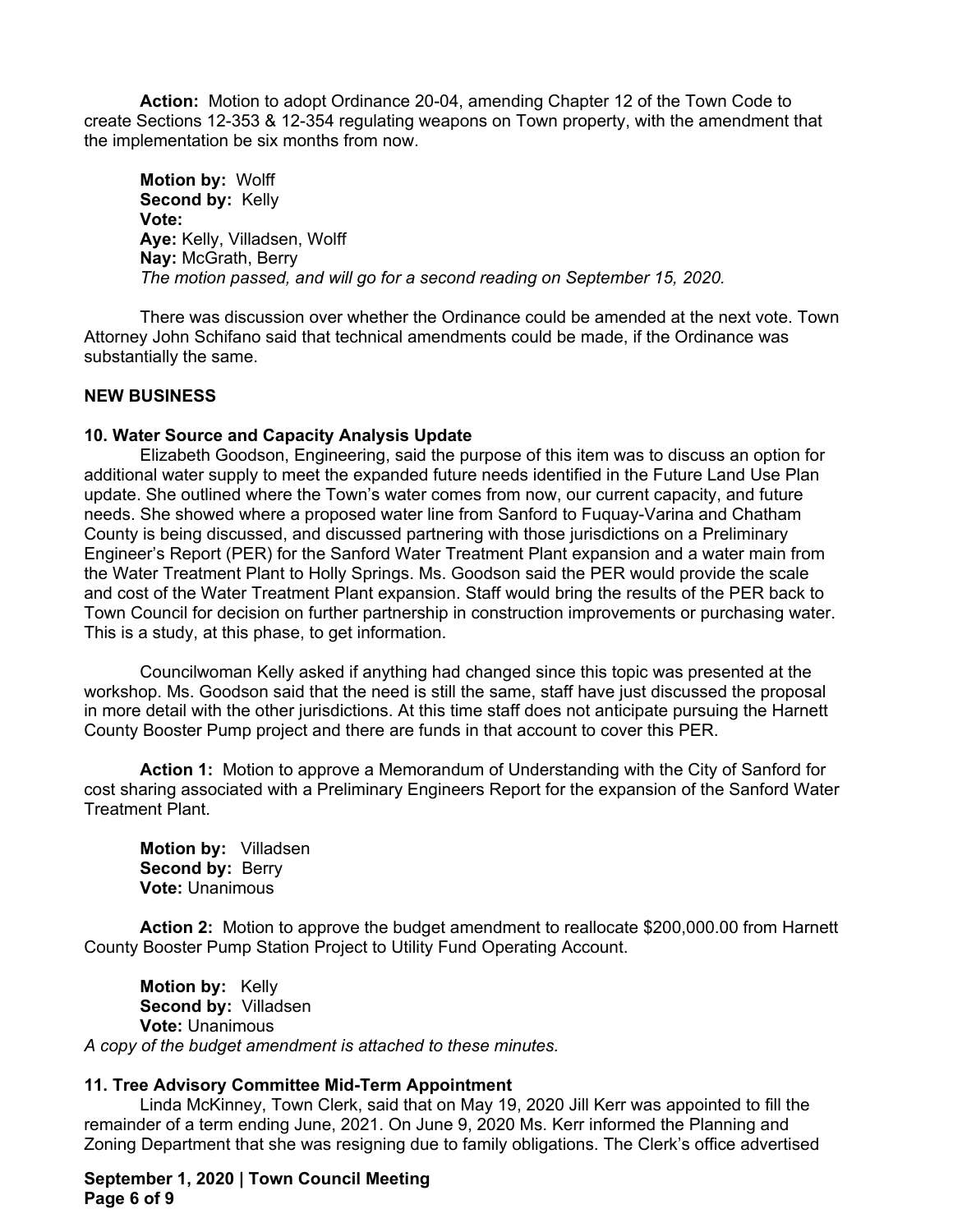the position on the Town's website and through social media and received two applications, from Amber Duerbig and Kenneth Henke.

The Mayor asked for a show of hands for who wished to appoint Ms. Duerbig. Councilmen McGrath, Villadsen, and Berry raised their hands.

**Action:** Motion to appoint Amber Duerbig to the Tree Advisory Committee for a one-year term ending June 30, 2021.

**Motion by:** Villadsen **Second by: Berry Vote:** Unanimous

#### **12. Stephens Tract Developer's Agreement**

John Schifano, Town Attorney, said that the proposed Developer Agreement would obligate the developer of Stephens tract to participate in the costs associated with the Basal Creek pump station expansion and Avent Ferry widening at Ralph Stephens Road. Council approved a 292 unit townhome community in February 2019. The development flows into the Basal Creek pump station which is being upgraded by Lowes. This agreement requires the developer to contribute \$399,416 to the expansion to accommodate for their use, and to contribute \$92,000 to the widening of Avent Ferry.

MPT Berry said that the agreement states that they don't need to do sewer improvements for the first phase, and asked where they would connect for that phase, and what would happen if they stop development after Phase 1.

Mr. Schifano said that Phase 1 would connect somewhere else, and he would have to ask Engineering which pump station that would be. But the developers are going to grade the side for all four phases at the same time, so if they are taking on the expense of that, it is not a big risk to the Town that they will not finish.

**Action:** Motion to approve Developer Agreement and authorize Town Manager and staff to execute.

**Motion by:** Berry **Second by:** Villadsen **Vote:** Unanimous

#### **OTHER BUSINESS**

Mayor Sears said that Wake County has had 14,387 COVID cases with 197 deaths. In Holly Springs's zip code, he is proud that people are wearing masks, and staying socially distanced. Our zip code had 309 cases and 1 unfortunate death.

Councilwoman Kelly said that it was with sadness that she announced that Martha Leach passed away over the weekend. We just celebrated her 105th birthday and she was well loved. The funeral is Thursday morning.

Mayor Sears said Ms. Leach was a remarkable lady and he would be there.

Councilwoman Kelly said that on the COVID map, our zip code is up to 330 cases. She said that in talking to medical professionals, she knows that the numbers are probably higher, because they are listed for the zip code where the people were tested, or where they died. It is still a low number, but this does not reflect what is actually happening. Please continue to wear your masks.

She said that Holly Springs is doing well in the Census, but there are 30 more days and people should continue to fill it out. She finished by saying that Council members all want the best for Holly Springs, and are passionate about what they do, but it is important to be respectful of each other's points of view. She said she looks forward to the September workshop.

Councilman Wolff said that today was the second full day of online instruction for students. He gave a major shout out to parents who have readjusted their lives to help their children with school, and to the teachers, who are saints, to adapt to this new way of teaching. He asked

**September 1, 2020 | Town Council Meeting Page 7 of 9**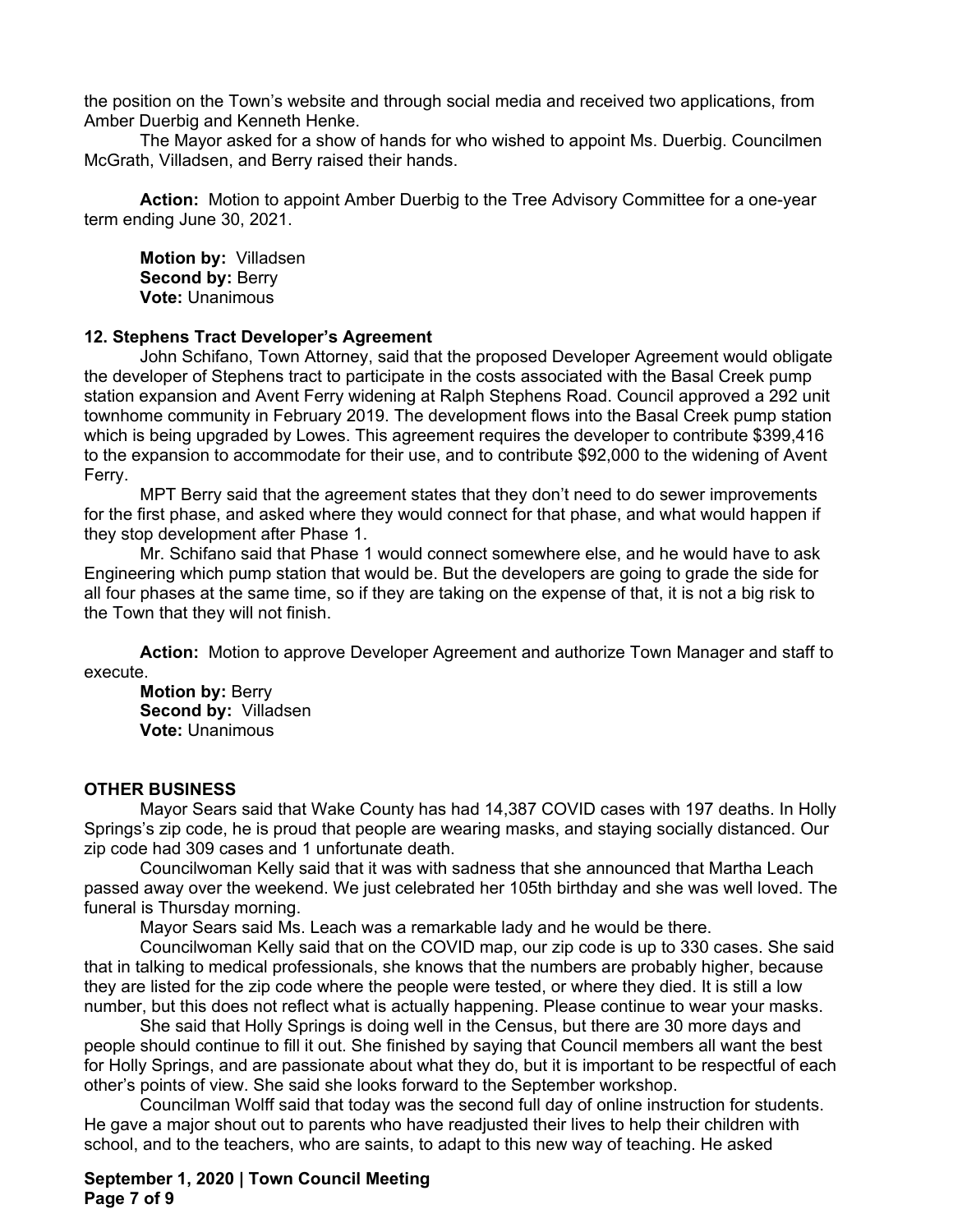everyone to continue to do what we need to do to get COVID behind us and get our kids back in school. He echoed Mr. Harrington's comment that we have several employees who have stepped into bigger roles this summer. Interim-Chief Jessica McMillan and Interim Finance Director Patty Dressen stepped in at a time when we did not know the difficulties ahead. They have handled it beautifully and he thanked them. He said that regarding the United Bank lot, when they cut down landmark trees, they were fined, but then they decided not to develop and the Town is down two beautiful oak trees, and has no recourse to collect the fine. Moving forward he would like a more enforceable development rule, and he hopes that developers will be better community partners.

Councilman Villadsen said that in those circumstances, Council's hands were tied. The fine was negotiated, with the understanding that the lot would be developed, but then that bank was purchased and the Town is in this position. He said that he also would like better tools to deal with situations like that in the future.

MPT Berry said that the Tree Ordinance sets the Town up to be in a better position. But if a charter amendment would put us in an even better position, he would entertain that. He is thrilled that the Governor is opening gyms and some other facilities at a reduced capacity. And he is very glad that the playgrounds will be reopening. He asked Mr. Harrington what the plan was for Town playgrounds.

Mr. Harrington said that the plan is not fully fleshed out, and he would like to follow up with Council later. Daniel Weeks and Parks and Recreation department are going to talk tomorrow on what the department will do based on the Governors' announcement.

Councilman McGrath said he went to Triangle J meeting last week. One item of interest was the regional economic development. They are looking for additional ideas from a regional perspective. There is a link from TJCOG for feedback if you have something to provide. He said it was nice that some more businesses will be opening up for Labor Day weekend. The holiday weekend is a constant reminder that we have been in a non-normal state for 5 months. He said that the onus is on all of us to ask people if they are ok if we notice someone out of sorts to practice suicide awareness.

#### **MANAGER'S REPORT**

Randy Harrington, Town Manager, said he had three items to mention.

1. The Parks and Recreation master plan process is underway with a lot of community engagement. He asked if Council could meet with the consultant on Tuesday Sept 29th, in person if they were comfortable with that, or by Zoom if not. Consensus was to meet in person at the Law Enforcement Center on the 29th at 6:00 pm for about an hour and a half.

2. Solid Waste Management Plan that the County has been working on. He said he was notified that at the work session Sept 14th at 2pm via Webex they will be talking about management plan as well as odor mitigation. Tune in if you are interested. We will.

3. Joint public hearing with Planning Board at the October 6th meeting.

**CLOSED SESSION:** The Council entered into closed session, pursuant to N.C.G.S. 143- 318.11(a)(5) to discuss land acquisition in the downtown area, and pursuant to N.C.G.S. 143- 318.11(a)(6) to discuss the Town Manager's annual evaluation.

 **Motion by:** Berry **Second by:** Villadsen **Vote:** Unanimous

Council authorized negotiations for the purchase of office condos in the Village District. Council conducted the annual review of the Town Manager.

Motion to leave closed session was made by Councilman McGrath, seconded by Councilman Berry and passed with a unanimous vote.